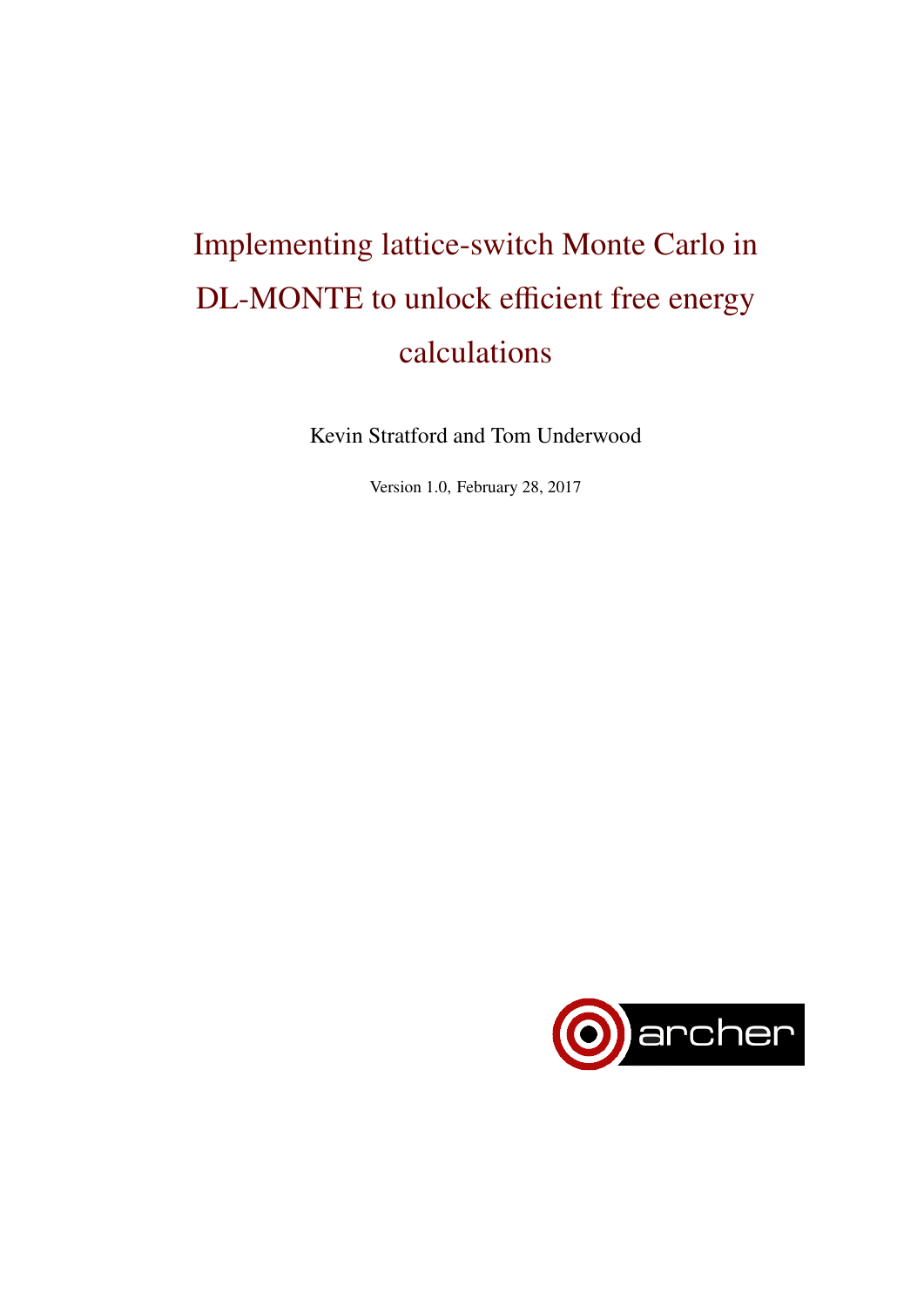#### Abstract

Lattice-switch Monte Carlo (LSMC) is an efficient method for calculating free energy differences between crystalline phases. Here, LSMC is implemented in the general-purpose Monte Carlo simulation package DL-MONTE. This has enabled LSMC to be applied to a range of systems which have never before been possible to study via LSMC, including systems comprised of atoms or rigid molecules. These may interact via a wide range of force fields, including long-range Coulomb interactions, and may be under conditions of constant density or constant pressure. LSMC renders tractable computation of free energy differences for systems with large energy barriers between lattice structures or phases which are difficult to address using alternative methods.

In addition, a python toolkit has been developed to control the workflow of DL-MONTE simulations, and to perform common pre-processing and post-processing tasks. This allows scripted workflows to be undertaken efficiently. In particular, the toolkit can be used to perform 'histogram reweighting', which allows simulation data obtained at one set of control parameters (e.g., temperature and pressure) to be used to provide information regarding other nearby control parameters. This can reduce the number of simulations required, for example, to identify the exact location of the co-existence points and curves that form phase diagrams. The toolkit can be generalised to other sources of simulation data and is not bound to DL-MONTE.

# 1. Introduction

The ability to predict the free energy difference between two specified phases by theory alone would be invaluable to many fields of science. One important application is calculating phase diagrams in conditions inaccessible to experiment: at a given temperature and pressure the stable phase is that with the lowest free energy. Unfortunately, for most systems of practical interest it is not currently possible to predict free energy differences to the accuracy required for practical applications, even with hardware such as ARCHER at our disposal. Fortunately, significant gains in accuracy can be achieved by implementing more efficient methods within existing software. Lattice-switch Monte Carlo (LSMC) (see [\[9\]](#page-13-0) for a review) is a method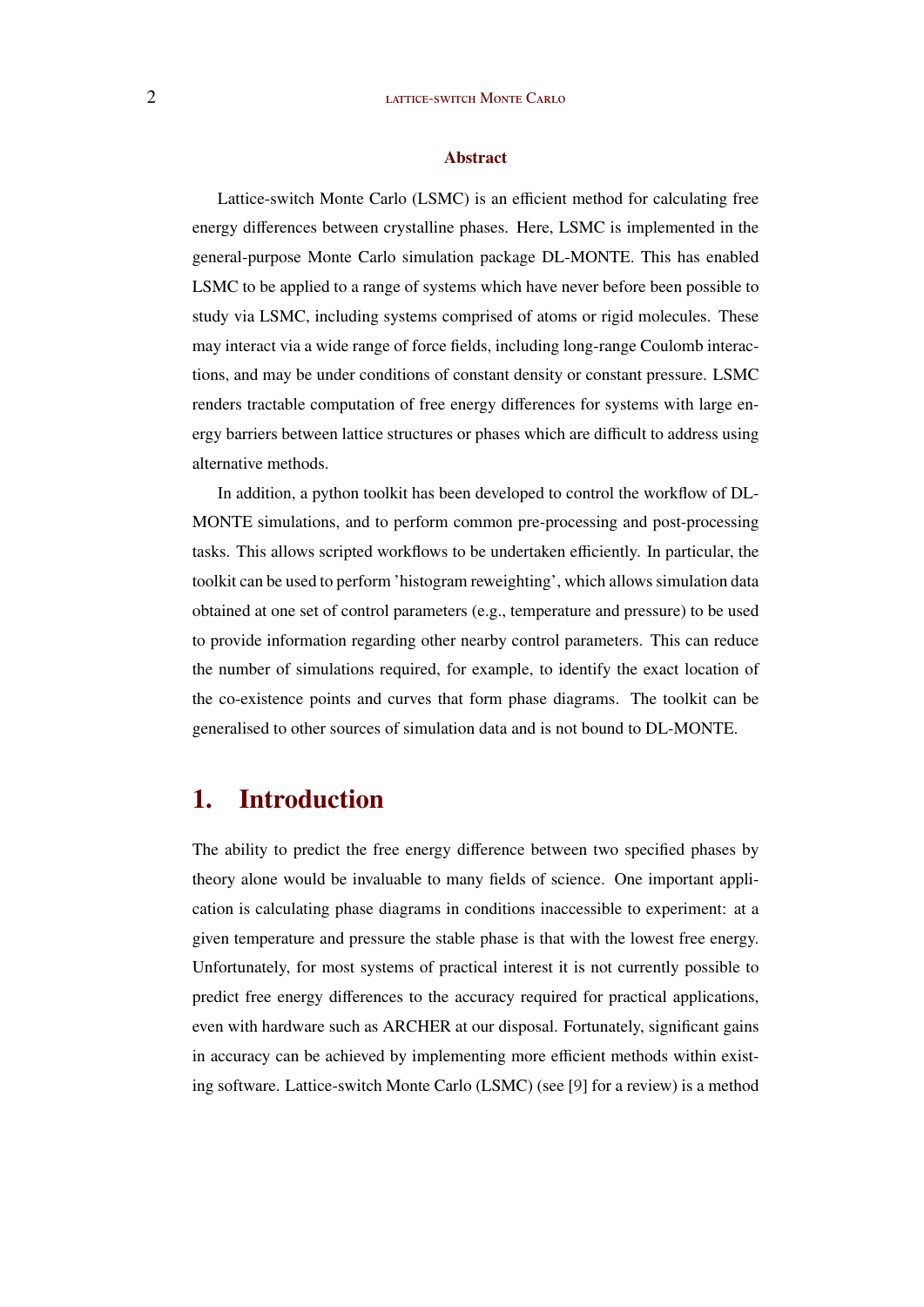which allows the free energy difference between two crystalline phases to be calculated efficiently. However, this method has not been adopted by the scientific community at large, despite evidence suggesting it is orders of magnitude more efficient than the alternatives. This report describes such an implementation, and a number of associated developments carried out as an ARCHER embedded CSE programme project.

# 2. Lattice switch Monte Carlo

This section provides a brief background to lattice-switch (sometimes referred to as phase-switch) Monte Carlo as implemented in DL-MONTE. The method was originally developed to look at the hcp-fcc problem in hard-sphere solids [\[2,](#page-13-0) [3\]](#page-13-0) but can be adapted to many types of system.

### 2.1. Background

A given system may be free to visit two phases A and B (and only phases A and B), in which case the equilibrium phase is that with the lower free energy. (In the NVT ensemble this is the Helmholtz free energy, and in the NPT ensemble the Gibbs free energy.) To determine the equilibrium phase, one wants to compute the free energy difference  $\Delta F = F_A - F_B$  between the phases. Standard statistical mechanics can be used to show that the free energy difference may be related to the ratio of the probability that a simulation is in a given phase *p*, i.e.,  $\Delta F = \beta^{-1} \ln(p_B/p_A)$ , where  $\beta$  is the appropriate Boltzmann factor.

In a molecular dynamics simulation, one could monitor the time spent in the different phases and use this as a proxy for the probabilities. The problems start if one phase or other is inaccessible, meaning that phase is effectively never visited during any reasonable simulation. This is precisely the situation when a large free energy barrier exists between the phases — the region of the phase space associated with one phase is very improbable at thermodynamic equilibrium. This itself is a barrier to investigation of systems in which phase changes occur.

Monte Carlo can hold an advantage in this situation: the freedom to design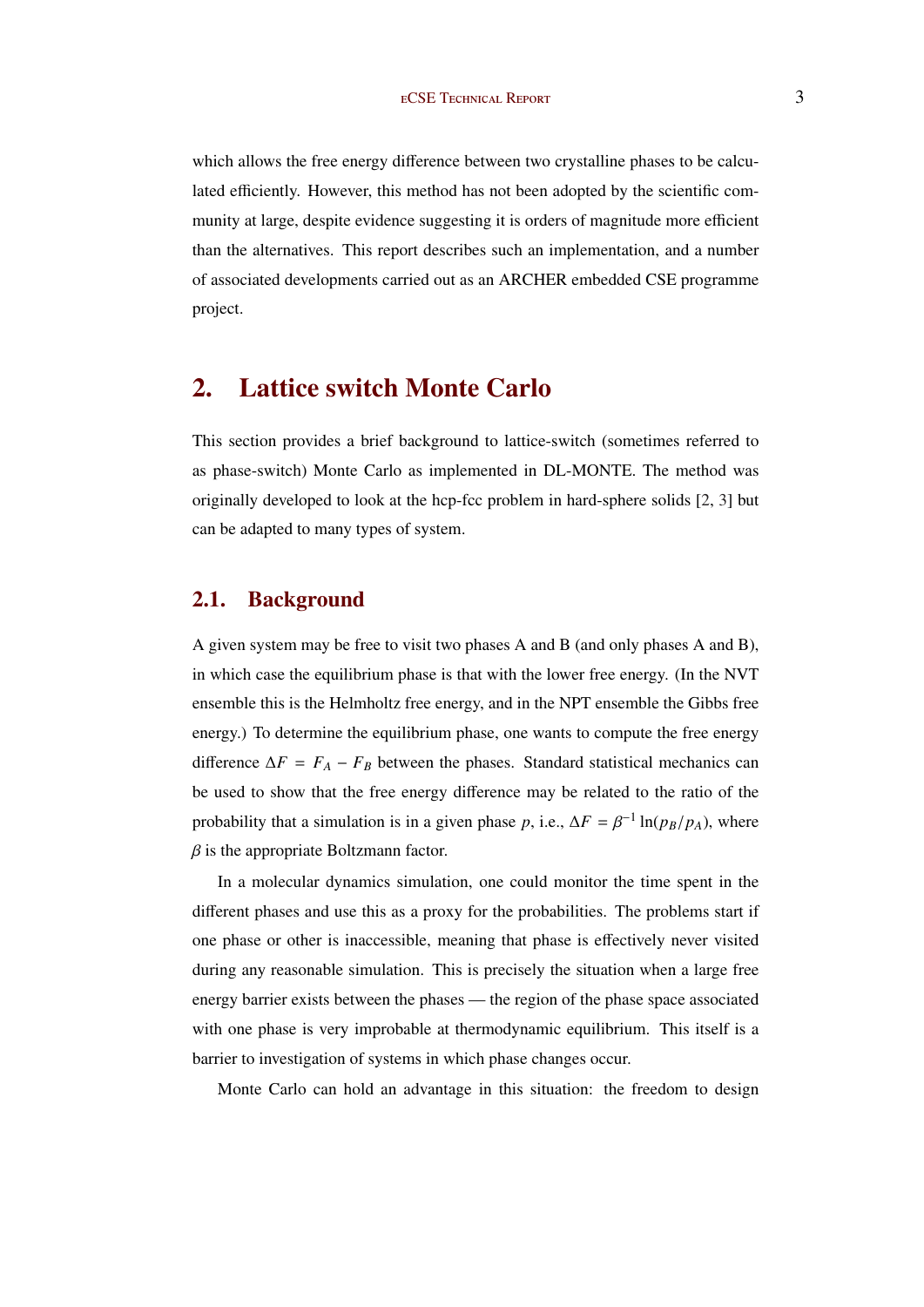Monte Carlo moves means that if one can design an appropriate trial move which samples both phases with the correct statistics, one can hope to compute free energy differences efficiently. This is what lattice-switch Monte Carlo does. More specifically, if the positions of atoms or molecules  $\mathbf{r}_i$  in the system can be written as

$$
\mathbf{r}_i = \mathbf{R}_i^A + \Delta r_i,\tag{1}
$$

where  $\Delta r_i$  is the displacement of a particle from an underlying lattice position  $\mathbf{R}_i^A$  for phase *A*, then a lattice switch involves a trial move in which  $\mathbf{R}_i^A$  is replaced by  $\mathbf{R}_i^B$ . In this way, the free energy barrier between the phases is bypassed and sampling of both phases in a single simulation is tractable.

While in principle this sounds simple, the catch is that it may still be difficult to generate moves which are accepted with reasonable probability. To help with this problem transition matrix Monte Carlo [\[5,](#page-13-0) [8\]](#page-13-0) has also been implemented in DL-MONTE, This improves the efficiency of the lattice switch process [\[9\]](#page-13-0). In this way lattice switch utilises multicanonical sampling — as opposed to canonical sampling which is used in conventional Monte Carlo — to push the system over the free energy barrier separating the two phases (see [\[9\]](#page-13-0) for details). Transition matrix Monte Carlo is a general method and can also be used with methods other than lattice-switch available in DL-MONTE.

## 2.2. Benchmarks

To use LSMC in practice, the DL-MONTE user supplies two trial lattice configurations — for example hcp and fcp — which are of interest for the system in question, and requests the lattice switch method. The user also requests appropriate control parameters such as the initial state, and the frequency of switch attempts in Monte Carlo steps. The details of the sampling method used to obtain the free energy estimate is also specified (for example, whether to use transition matrix Monte Carlo).

Standard output at regular intervals then includes information related to the current phase of the system and any sampling bias related to transition matrix sampling, in addition to the current energy and other standard measures. This allows a true estimate of the free energy difference between the phases to be obtained. Such esti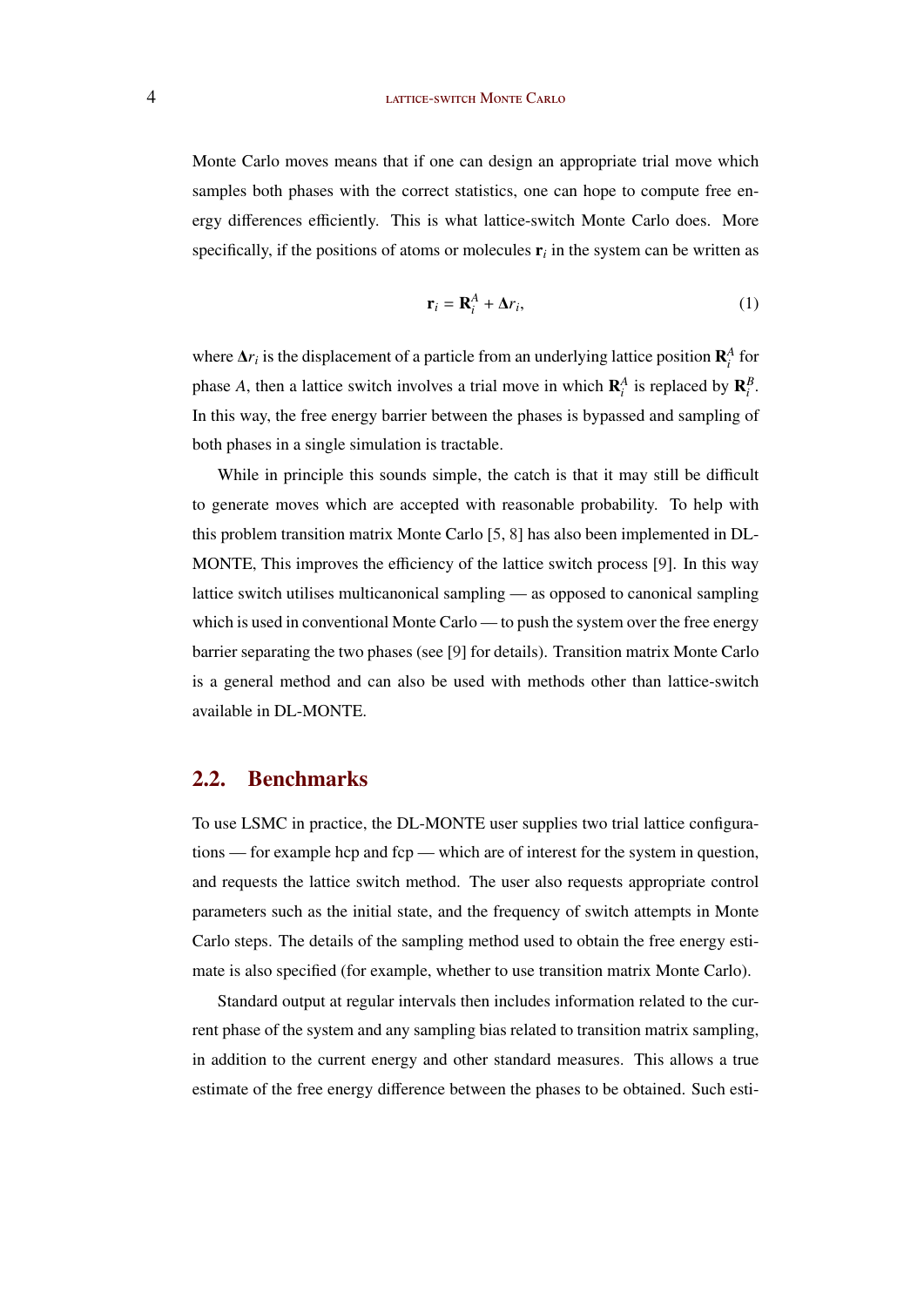mates have been obtained for a number of standard benchmark problems to compare DL-MONTE results with values reported in the literature.

Table [1](#page-5-0) shows the free energy difference recorded by DL-MONTE simulations. The first two cases consider simple hard sphere systems in the NVT and NPT ensemble respectively. Two crystalline structures are of interest: hexagonal close packed (hcp) and face-centred cubic (fcc). An ensemble of 16 LSMC simulations each containing 216 hard sphere atoms and consisting of some 864 million Monte Carlo updates are performed in each case to gather statistics. For the NVT case, the fixed density  $\rho/\rho^* = 0.7778$  is used, where  $\rho^*$  is the density corresponding to close packing for hard spheres. The energy difference is recorded in units of 10−<sup>5</sup> *kBT* [\[1,](#page-13-0) [3,](#page-13-0) [7\]](#page-13-0). For the NPT case, the pressure *p*, hard sphere diameter *d* and Boltzmann factor are chosen so that  $\beta p d^3 = 14.58$  to compare with previous studies [\[1,](#page-13-0) [3\]](#page-13-0).

The third example in Table [1](#page-5-0) is for particles interacting with a standard Lennard-Jones potential in the NPT ensemble. Again the two phases hcp and fcc are of interest. A system of 216 atoms at  $p = 0$  and  $k_B T / \epsilon = 0, 1$ , where  $\epsilon$  is the energy scale of the potential. The free energy difference between the phases is reported in units of  $\epsilon$ .

The final example in Table [1](#page-5-0) is a hard dumbbell example in the NVT ensemble (a hard dumbbell being a "molecule" of two spheres connected by a rigid bond of a given length). This is again an fcc vs hcp problem, where the crystal lattice involves centre-of-mass positions of the dumbbells (which can rotate freely around their centre of mass). A 864 molecule system is used with a reduced density of  $\rho = 1.15$  (see e.g., [\[6\]](#page-13-0) for details). The free energy difference is that per molecule in units of  $k_B T$ .

These standard examples are available to users as part of the DL-MONTE regression test suite. The LSMC implemented within DL MONTE is not currently compatible with all functionality in DL MONTE. In particular, LSMC is currently supported only for: orthorhombic phases; atomic systems and systems of rigid molecules: flexible molecules are not supported. Moreover, metallic systems are not supported. The extension of DL-MONTE to such systems will be the subject of future work.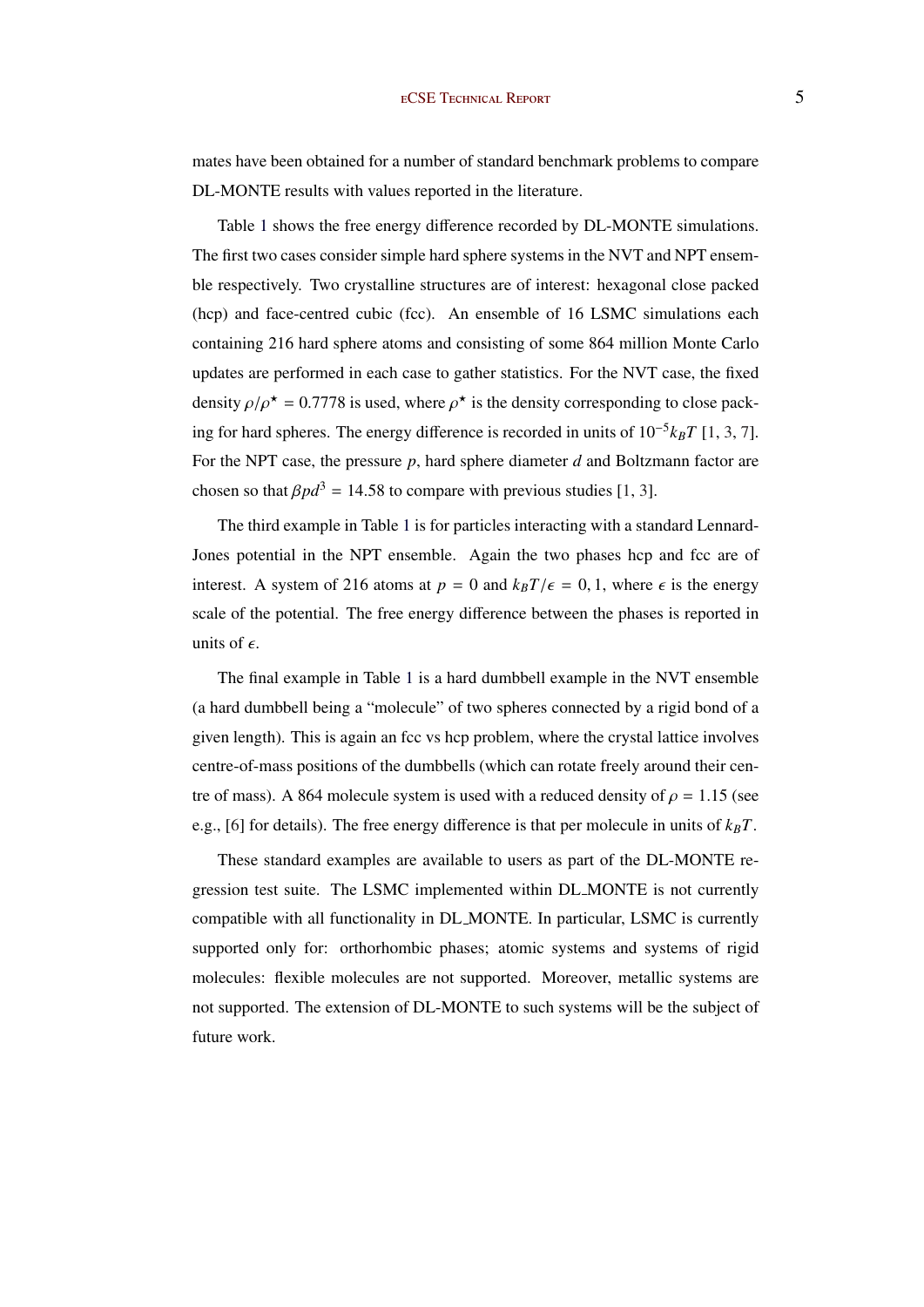<span id="page-5-0"></span>

| <b>System</b>       | $\Delta F$ [reference] | $\Delta F$ DL-MONTE |
|---------------------|------------------------|---------------------|
| Hard spheres (NVT)  | $133(4)$ [3]           | 137(4)              |
| Hard spheres (NPT)  | $123(6)$ [9]           | 135(6)              |
| Lennard-Jones solid | $0.001283(7)$ [9]      | 0.001290(11)        |
| Hard dumbbells      | $0.005(1)$ [6]         | 0.0043(5)           |

Table 1: A comparison of free energy differences ∆*F* computed using DL-MONTE for a number of standard benchmark problems. The first is a hard sphere system (HCP vs FCC) at constant volume using 216 atoms compared with [\[3\]](#page-13-0). The second is again hard sphere (HCP vs FCC), but at constant pressure with 216 atoms at (compared with [\[9\]](#page-13-0)). See the text for details of the configuration and units in each case.

# 3. Workflow and the python toolkit

A given piece of computational work often involves numerous simulations, altering parameters and iterative refinement of results via inspection and analysis. Tools which help with such workflow, in addition to the main simulation itself, are therefore of interest.

As it is not possible to anticipate all possible workflows in advance, a toolkit approach using a scripting language such as python is an attractive way to help users manage their particular workflow in a flexible manner. This section describes some of the building blocks developed by the python toolkit to aid analysis of DL-MONTE results.

While the toolkit has been developed with DL-MONTE in mind, functionality such as histogram reweighting is relevant to many kinds of simulation. The toolkit can be extended to analyse other sources of data by adding a "plugin" class to organise the data into a standard, structured, form.

## 3.1. Pre-processing

Scripting infrastructure to allow the manipulation of standard DL-MONTE inputs describing the simulation configuration have been developed. DL-MONTE uses three standard inputs ("FIELD", "CONFIG", and "CONTROL" files) which are read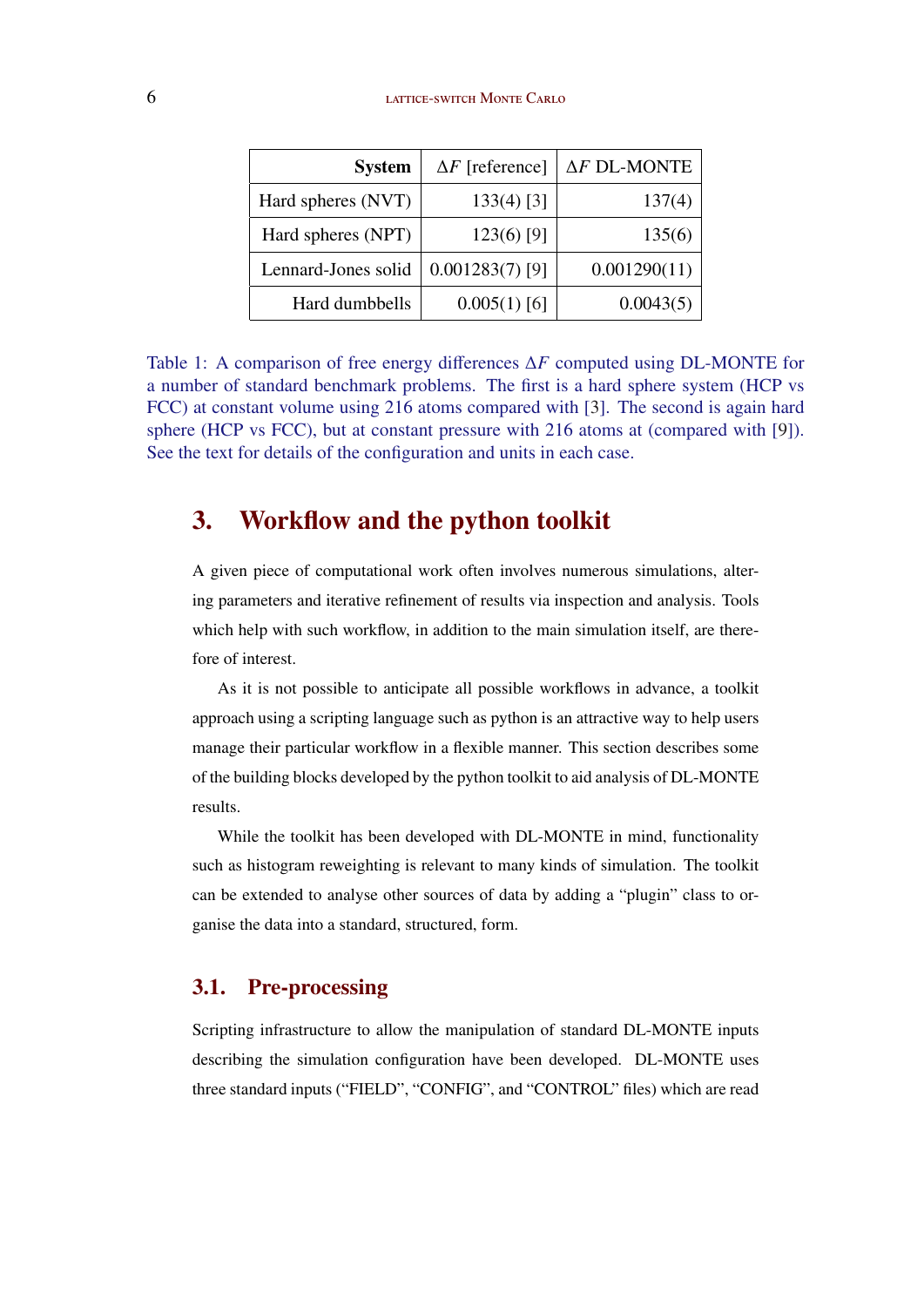at run time and control the configuration of the system and the details of the various parameters to be used.

The python toolkit provides classes which represent these inputs in a structured form. This allows for convenient input, output, and manipulation of simulation control information. The python structured format is readily restructured to other formats such as JSON or YAML.

The python toolkit provides other convenience functions for manipulating DL-MONTE inputs, which are expected to be in the same location, in one go. For example,

my\_input = dlmonte.DLMonteInput.from\_directory(my\_directory)

provides a way to group the three standard input files into a single python object. Such convenience functions can also be used to automate repeated tasks, such as the running of tests.

## 3.2. Driving execution

The DL-MONTE executable program may be executed from within a python script using standard python mechanisms. Again, convenience methods are provided to aid common operations, e.g.,

myrun = dlmonte.DLMonteRunner(executable, working\_directory) myrun.execute()

executes DL-MONTE in the standard way provided appropriate input is present in the working directory. The scripting mechanism is sufficiently flexible to allow appropriate launch commands to be used (and is something which should not be tightly prescribed as such commands are often specific on HPC services such as ARCHER).

## 3.3. Postprocessing

Reading DL-MONTE output provides the basis of many toolkit operations. Functionality is provided to read either standard DL-MONTE "PTFILE" file output and YAML format output. Such data are easily accessed via standard python mechanisms, e.g,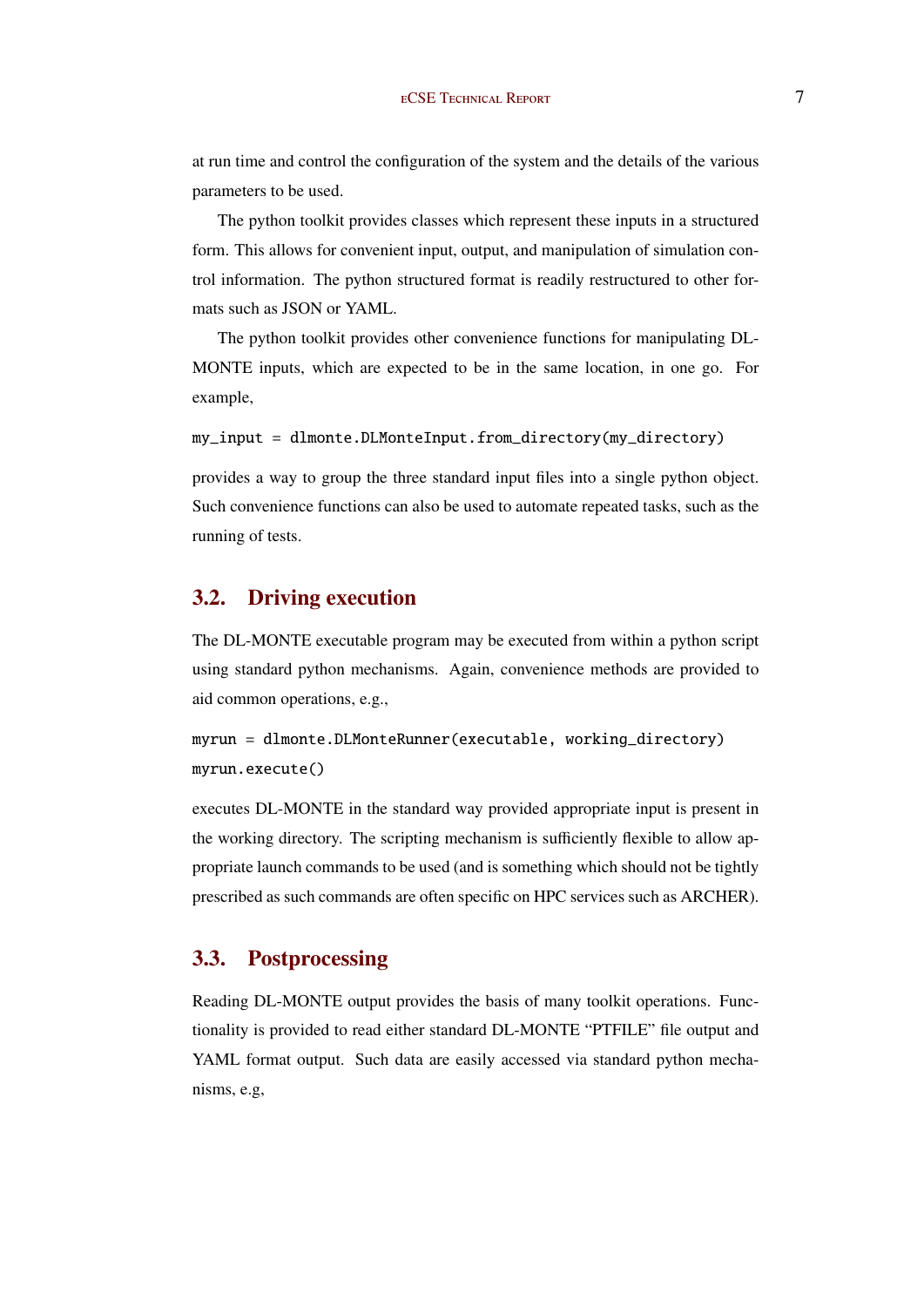data = myrun.output.yamldata.data print(data)

These data structures are also suitable for histogrm reweighting, discussed in the following section.

## 3.4. Histogram Reweighting

The fundamental idea behind histogram reweighting is to use fully the sampling information provided by a single Monte Carlo simulation. Often, a simulation only reports averages of observable quantities of interest. Such averaging throws away potentially useful information. Histogram reweighting takes a set of instantaneous observable measurements from a simulation, which should be representative of sampling from the appropriate statistical distribution, and uses Boltzmann weights to compute the expectation value of that observable had the simulation been run at a nearby point in phase space of control parameters.

#### 3.4.1. Data Model

To carry out reweighting the toolkit expects data to be presented in a standard way. The toolkit therefore provides an abstract class ObservableData which may be extended to provide access to data from any given source. A standard implementation is provided for DL-MONTE data sources, but an appropriate "plugin" extension could be provided for other simulation types.

It is expected that "observations" will consist of one or more time series of values: energy, volume, pressure, density, and so on. Further metadata concerning control parameters (ensemble type, parameters for potentials, bonds, angles, and so on) are also required. For DL-MONTE, these are provided by the three relevant input files for the simulation in question. The internal data representation uses numpy arrays so that manipulations can be carried out efficiently.

#### 3.4.2. Reweighting observations and histograms

Given a series of instantaneous measurements of some observables quantity, which will be referred to as  $O_i$ , together with corresponding measurements of the energy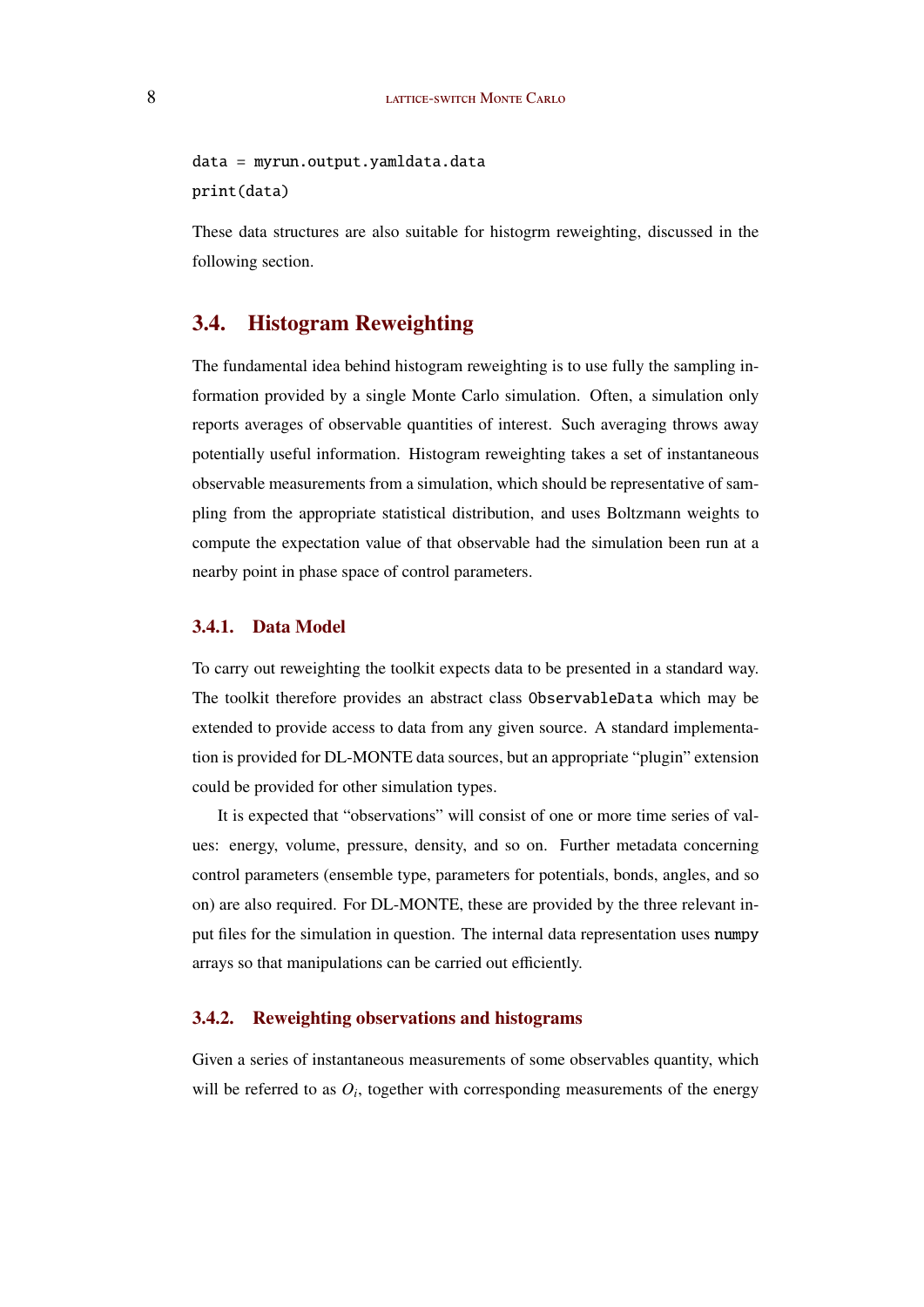$E_i$ , the observable can be reweighted to a new temperature in the NVT ensemble via:

$$
\langle O \rangle_{\beta'} = \frac{\sum_{i} O_i \exp[-(\beta' - \beta)E_i]}{\sum_{i} \exp[-(\beta' - \beta)E_i]}
$$
(2)

where  $\beta$  is the Boltzmann factor at which the measurements were taken, and  $\beta'$  is that relevant for the new (nearby) temperature. The exact details of the reweighting depend on the observable required and the ensemble of the simulation, along with the Hamiltonian of the system.

Standard observable data as represented in the python toolkit can be reweighted with some flexibility using the toolkit Reweighter class. For example, in the NVT ensemble, observations of the energy and the square of the energy can be used to compute the specific heat. The following code fragment illustrates the energy (numpy array e1) and the square of the energy (numpy array e2) being used to generate an array of values of the specific heat at new temperatures kt\_new:

```
cv = \text{numpy}.\text{zeros}(\text{nrw})
```

```
for nt in range(nrw):
```

```
e1r = reweighter.reweight_obs(e1, kt_new[nt])
e2r = reweighter.reweight_obs(e2, kt_new[nt])
cv[nt] = (1.0/(volume * kt_new[nt] **2))*(e2r - e1r * e1r)
```
For each new temperature, the reweighting procedure provides a new estimate of the energy e1r, and the squared energy e2r, which may be combined to give the specific heat. A typical result for the Ising model is shown in Figure [1.](#page-9-0)

To reweight a histogram, the situation is similar. If the histogram associated with a time series of *M* measurements of observable *O<sup>i</sup>* at, for example temperature *kT*, is written

$$
H_{kT}(O_j) = (1/M) \sum_i \delta(O_i, O_j), \qquad (3)
$$

where  $O_j$  represent the histogram bins and  $\delta(O_i, O_j)$  counts the observations in bin *j*, it is possible to reweight the histogram to a new temperature via

$$
H_{kT'}(O_j) = \frac{\sum_i \delta(O_i, O_j) \exp[-(1/kT' - 1/kT)E_i]}{\sum_i \exp[-(1/kT' - 1/kT)E_i]}.
$$
(4)

The toolkit provides a standard Histogram class which can be used in association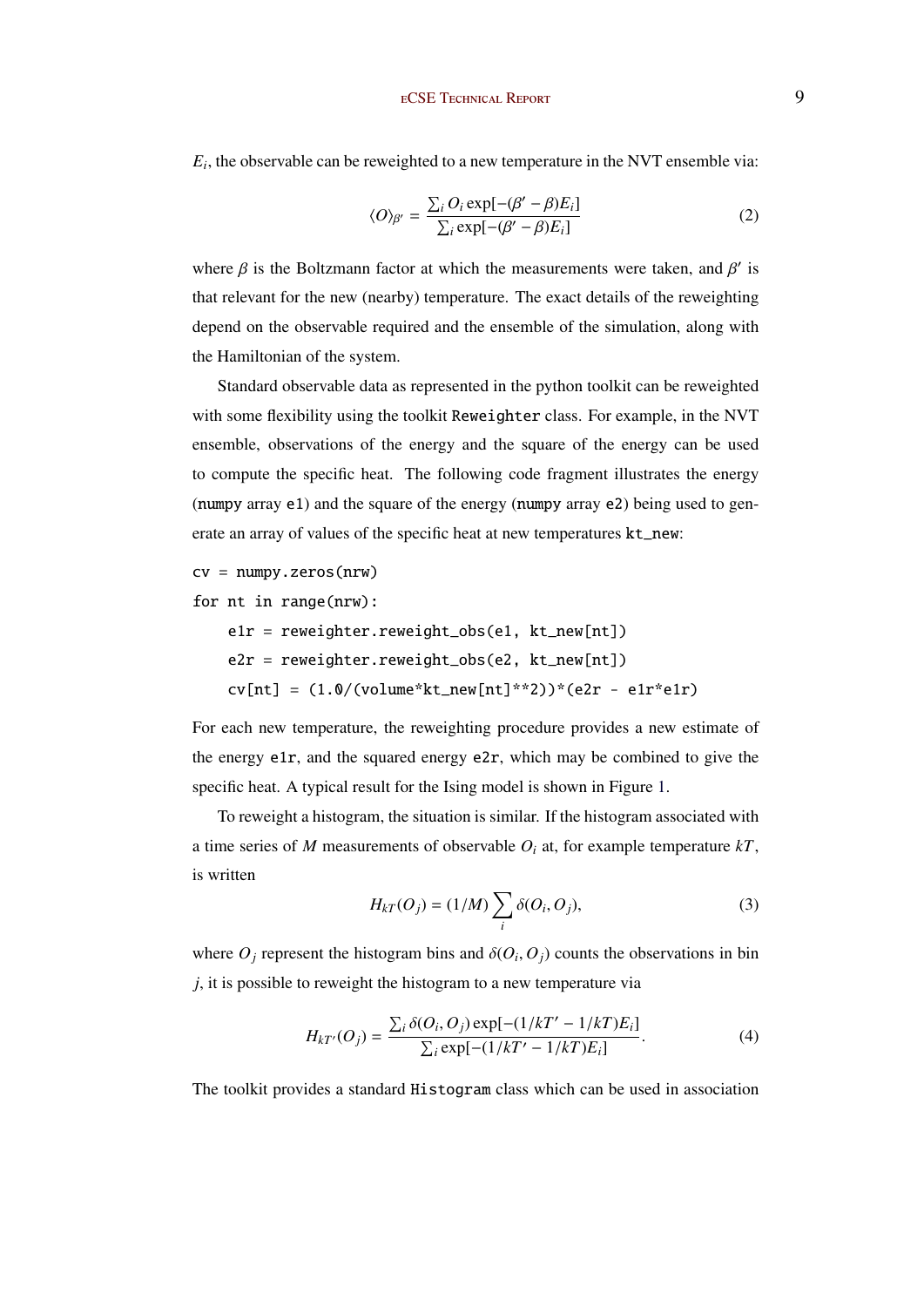#### <span id="page-9-0"></span>10 LATTICE-SWITCH MONTE CARLO



Figure 1: Values of the specific heat in the Ising model from a single simulation (red circle) are reweighted to a series of temperatures (blue line).

with the Reweighter class to reweight histograms in a flexible manner. An example of histogram reweighting is given in the following section.

Histogram reweighting cannot generate information where none exists. If one tries to reweight too far away from the parameters of the original simulation, and where no sampling is occurring in the simulation, errors will grow to dominate the result. Some care is required, and guides are available to the maximum safe extent of reweighting — the exact details depend what quantities are under consideration. Further discussion is given with the tutorial material provided with the python toolkit [\[4\]](#page-13-0).

However, one can combine the information from two or more simulations of the same system at different control parameters to cover a larger area of phase space. Such multiple-histogram reweighting can also be undertaken with the toolkit.

#### 3.4.3. Example: identifying co-existence

The following example uses a simple grand canonical Monte Carlo simulation in DL-MONTE to illustrate the utility of the python toolkit in identifying a good approximation to the correct location of a co-existence point using a single simulation.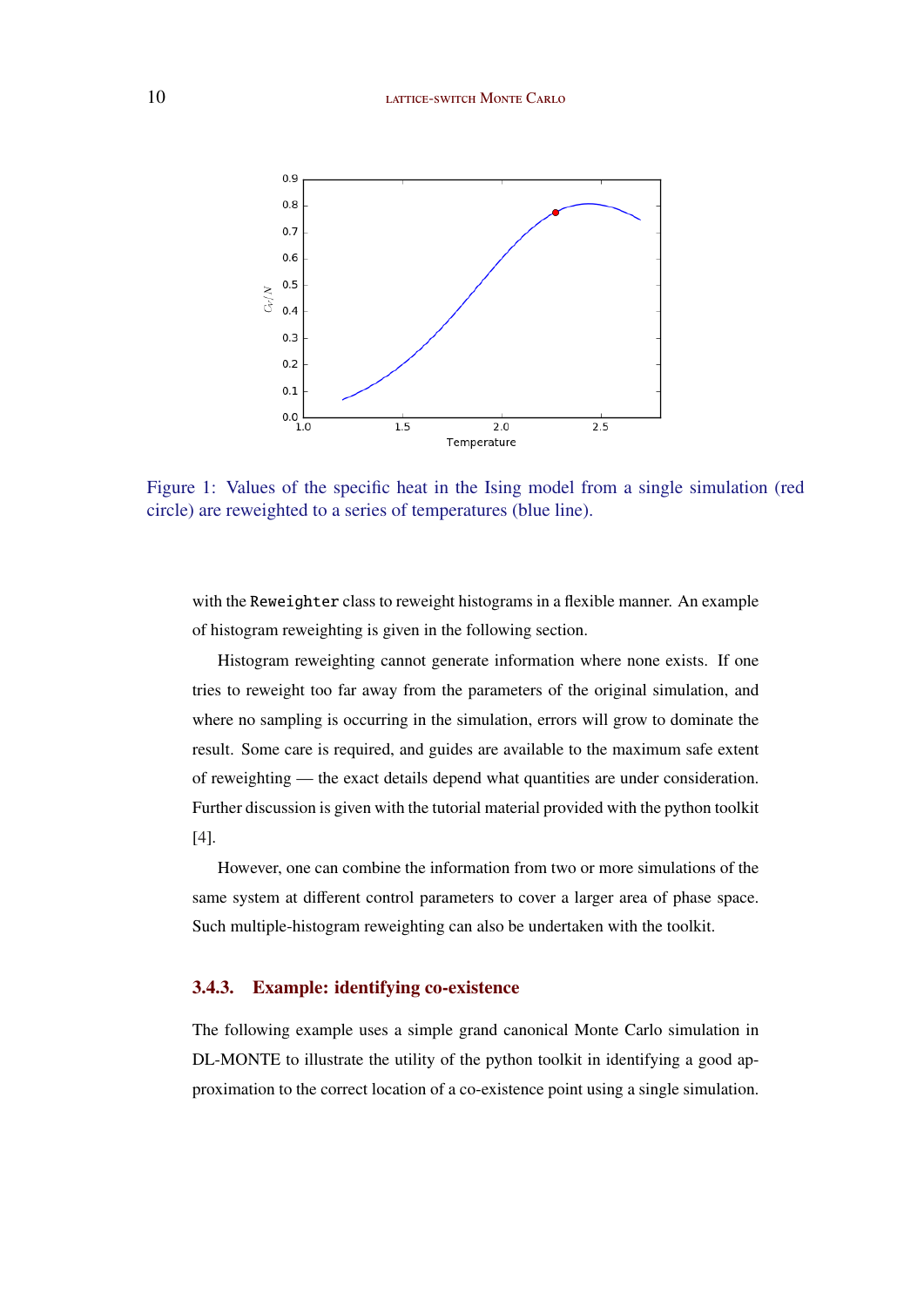(For this problem the location of the co-existence is known beforehand, the simulation has been chosen close to co-existence. Clearly, this cannot be true in the general case.)

The simulation uses a  $\mu VT$  ensemble in which standard Lennard-Jones particles are inserted or deleted with a given chemical potential  $\mu$ , but otherwise do not move. The Hamiltonian for the system is

$$
\mathcal{H} = -U + \mu N \tag{5}
$$

where  $U$  is the total potential energy,  $\mu$  is the chemical potential, and  $N$  is the number of particles currently in the system.



Figure 2: A histogram of the density in a GCMC simulation of Lennard-Jones particles. The two broad peaks in the histogram shows the simulation samples both a low density and a high density phase.

The simulation is run for 100 million Monte Carlo steps, and the number of particles in the system is recorded at regular intervals. If one plots a histogram of the density of the system (effectively just the number of particles in this case) from the set of measurements, one sees the situation in Figure 2. The two broad peaks in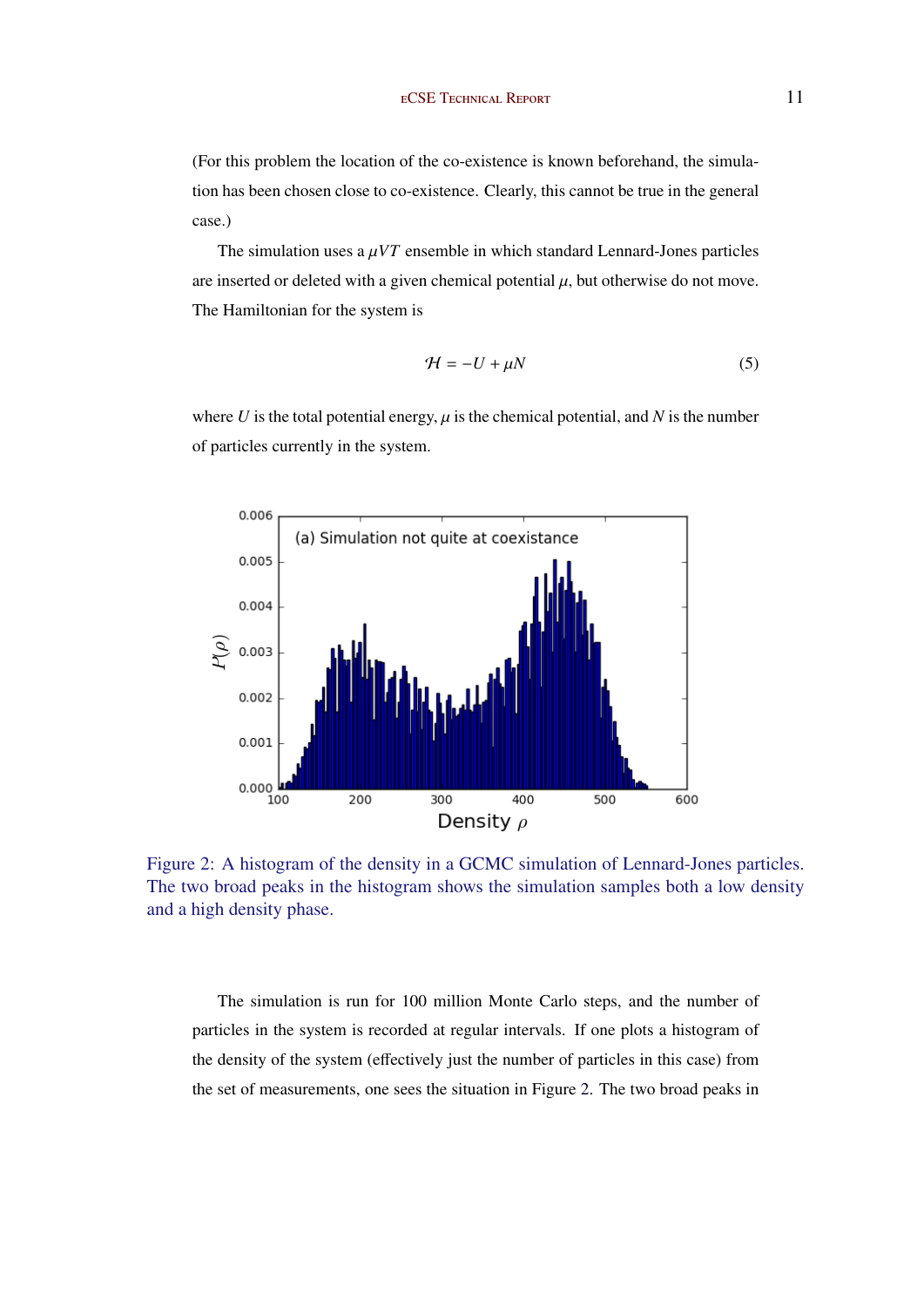the histogram indicates that the simulation samples a low density and a high density phase, but the asymmetry indicates that the simulation is not exactly at co-existence. At co-existence one would expect a perfectly symmetric bimodal structure.

At this point one could undertake a series of additional simulations at nearby parameters to try to find a better estimate of co-existence. However, histogram reweighting provides a more efficient way to do this. Using the appropriate histogram reweighting machinery described in the preceding section, one might try reweighting to a lower value of the chemical potential (which favours the lower density phase) via code of the form

```
rho_histogram.weight_wrt("mu", mu_new)
```
The resulting reweighted histogram at the new chemical potential is shown in Figure 3. In this illustration, the new chemical potential is below the true coexistence value, and the result is weighted more to the low density phase: the value of  $\mu$  chosen was too low.



Figure 3: Reweighted histogram of density shifts the position of the maximum of the distribution into the low density phase.

It is now a relatively straightforward matter to use some standard python library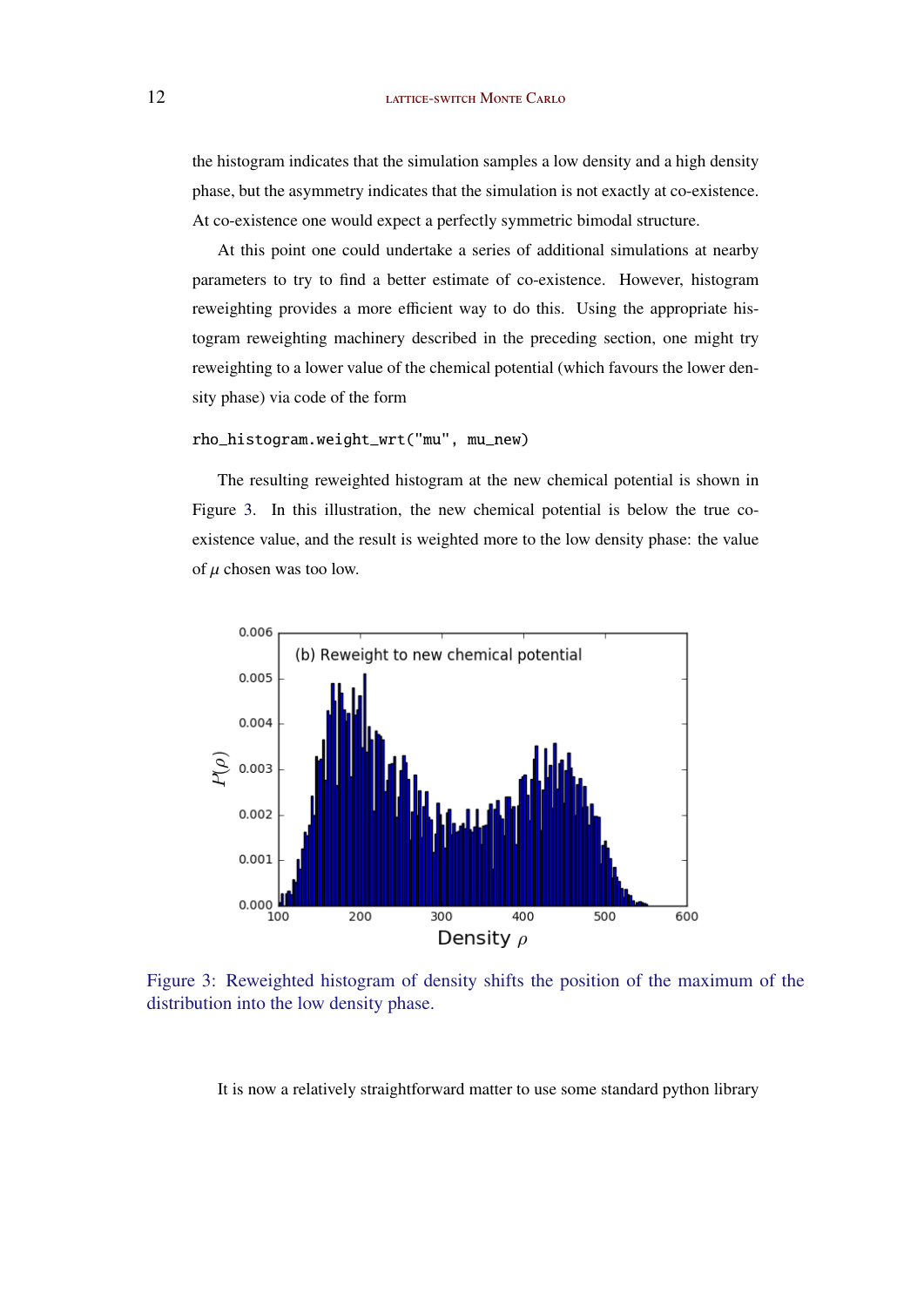functions to undertake an optimisation problem to identify a best estimate of coexistence as defined by some objective. In this case, an appropriate objective is one which tries to locate an optimally symmetric bimodal histogram. Figure 4 shows the optimal situation in this particular example. The value of the chemical potential produced by such an optimisation would then be the best estimate of the co-existence value. An associated error can be obtained via various standard techniques such as bootstrapping.



Figure 4: Optimal histogram determined by an objective which attempts to produce a symmetric distribution.

# 4. Summary

Implementing LSMC in DL MONTE has enabled LSMC to be applied to a range of systems which have never before been possible to study via LSMC because relevant software never existed. LSMC can now be applied to systems comprised of atoms or rigid molecules interacting via a wide range of force fields, including long-range Coulomb interactions, under conditions of constant density or constant pressure.